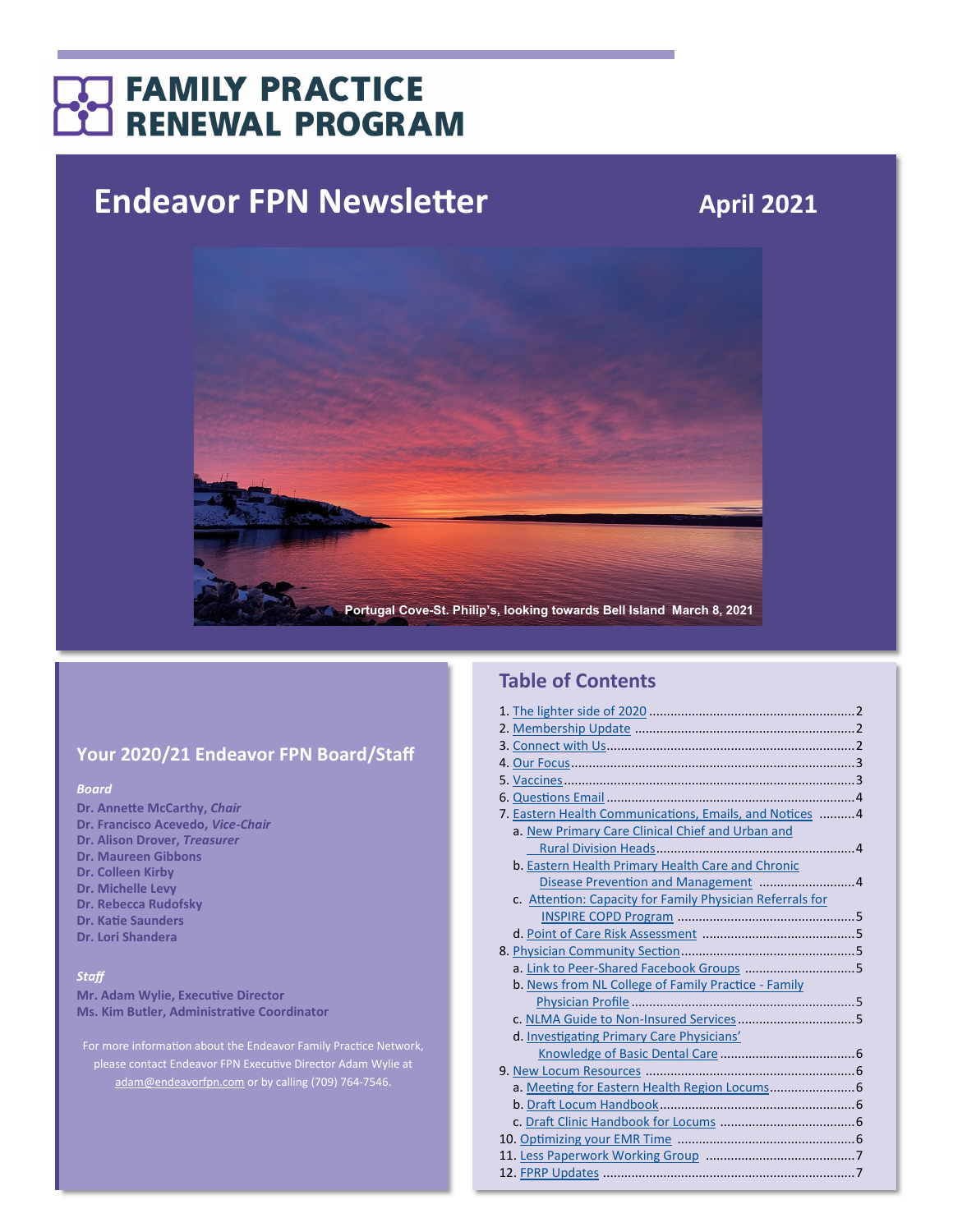## <span id="page-1-0"></span>*The lighter side of 2020*

*Here are a few quotes that have captured the year that was...*

"So far, 2020 is like looking both ways before you cross the street then getting hit by an airplane." - Unknown

"The dumbest thing I ever did was to buy a 2020 planner." - Unknown

"He chewed too loud' became the number one cause of divorce." - Unknown

"Look, 2020, I just think I should start seeing other years." - Unknown

## *Membership Update*

A big welcome to our newest Endeavor FPN members. We currently have 174 members! ... and continue to grow. If you know a peer who is not yet a member, please ask them to reach out to us or provide them with the membership link below

**[Endeavor FPN Membership Form](https://nlmaforms.formstack.com/forms/fpnmembershipapplication?selection=Endeavor%20FPN)** 

### *Connect with Us*

Any member can reach out to any of our Board Members and/or Executive Director. We are always here to chat about what is important to you, including answering/directing your questions.

**Board Chair:** Annette McCarthy Email: [annette.mccarthy91@gmail.com](mailto:annette.mccarthy91@gmail.com?subject=Endeavor%20FPN)

**Executive Director:** Adam Wylie Email: [Adam@EndeavorFPN.com](mailto:Adam@EndeavorFPN.com?subject=Endeavor%20FPN)

#### **Endeavor FPN Board:**

- Dr. Annette McCarthy Chair
- Dr. Francisco Acevedo Vice-Chair
- Dr. Alison Drover Treasurer
- Dr. Rebecca Rudofsky
- Dr. Lori Shandera
- Dr. Katie Saunders
- Dr. Michelle Levy
- Dr. Maureen Gibbons
- Dr. Colleen Kirby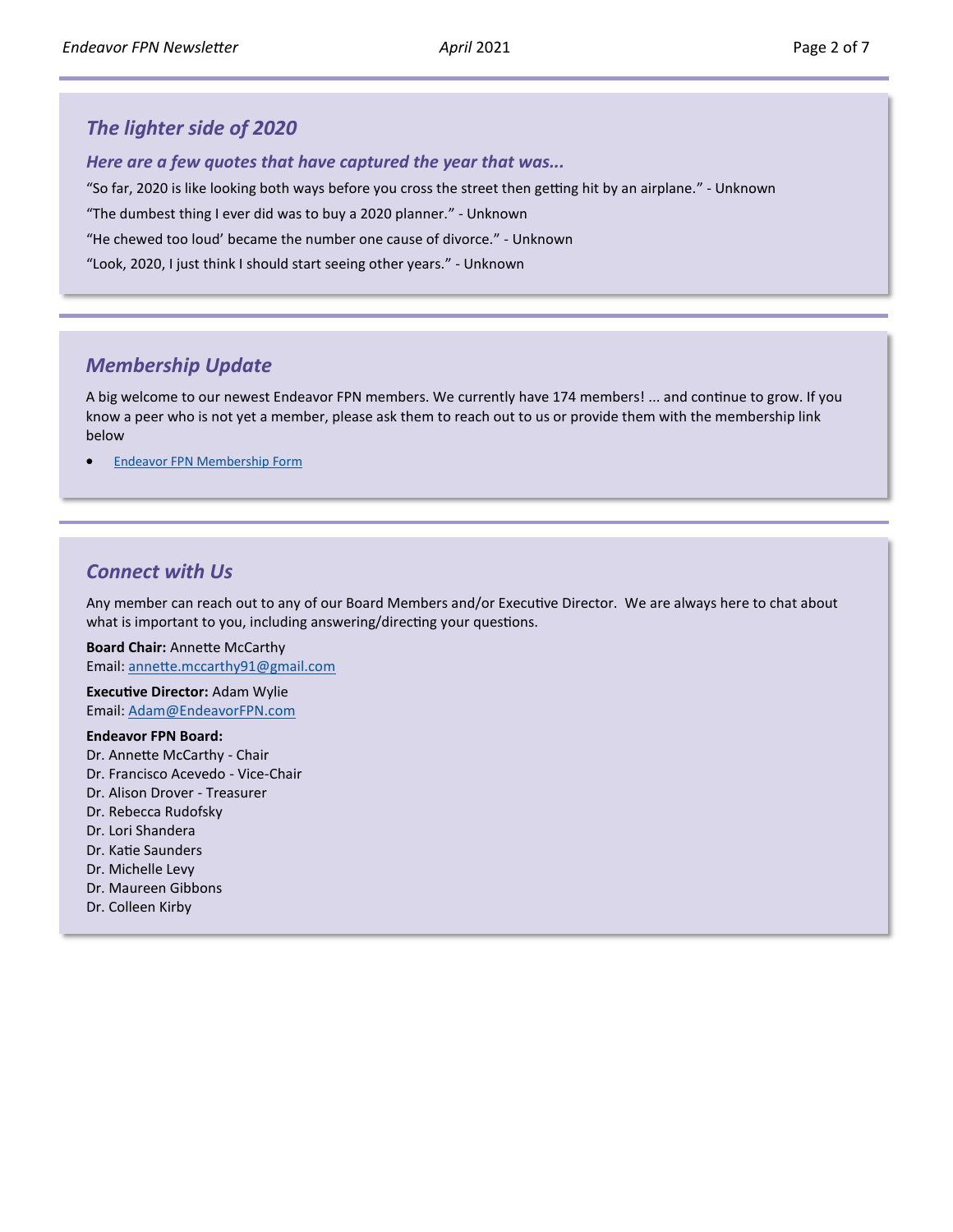## <span id="page-2-0"></span>*Our Focus*

As you may know, the FPN's were created in part to ensure family physicians are included in primary care planning and service delivery. The simple phrase, 'with us, not without us' (borrowed from the BC FPN's) is a key goal of our regional and provincial work. As such, Endeavor FPN continues to work towards broader and purposeful family physician collaboration and improved communication with Eastern Health and other healthcare partners. We have made incredible strides over the past year and will continue to seek opportunities for improvement.

#### *Membership Opportunities*

Are you passionate about an area of Primary Care? Please reach out to our Executive Director or Board Chair. We would love to hear from our members and always look for opportunities to support your work.

As a reminder, Endeavor FPN has several working groups that meet every 4 to 8 weeks. We are currently looking for general members to join the groups listed below. Typically, FPN working group membership is a first-to-volunteer process. Do not hesitate to let us know if you are interested.

#### *Working group opportunities*

**Physician Wellness** This group will be looking at creative ways (not just group yoga) to improve the connectedness and support for family physicians in our area.

**Patient-Centred Care** (looking for one to two general members): The PCC working group is responsible for tasks, activities and projects that have an identifiable link to patient care. This group advocates that a patient-centred approach is considered in FPN work when appropriate.

**Locums** (all locums welcome) Are you a locum or interested in locuming in St John's or the Rural Avalon? If so, reach out and let us know your email. We are looking at bringing all locums in our region together (late April) to discuss how we can better coordinate, recruit and retain locums in our area. Locum recruitment remains a high priority item for all FPNs.

## *Vaccines*

Thank you for reaching out with your questions and concerns related to the vaccine rollout and prioritization. We also appreciate that the NLMA has formally asked Eastern Health for information and considerations for physicians regarding this issue.

**The FPN has been working with Eastern Health to address concerns and questions around the vaccine and the roll-out process. Family physicians can expect to receive a URL to register this week (March 29) for the vaccine, if they wish. This URL will be sent via NLMA to ensure no MD is missed. Vaccination will begin April 5.**

#### **In addition, as you have seen via NLMA, there will be the launch of a portal for physicians who wish to take part in vaccine clinics as 'vaccinators.'**

Please note that information related to COVID-19 vaccines is updated regularly so we always recommend you try to find the most up-to-date information. Centralizing where information is kept remains a high priority for the FPN in its work with partner organizations.

#### **Government of NL COVID-19 Vaccine Resources:**

[https://www.gov.nl.ca/covid](https://www.gov.nl.ca/covid-19/vaccine/files/NL-COVID19-Immunization-Plan-1.pdf)-19/vaccine/files/NL-COVID19-Immunization-Plan-1.pdf [https://www.gov.nl.ca/covid](https://www.gov.nl.ca/covid-19/vaccine/prioritygroups/)-19/vaccine/prioritygroups/

#### **NLMA COVID-19 Webpage**

<http://www.nlma.nl.ca/Page/COVID19>

**(cont'd)**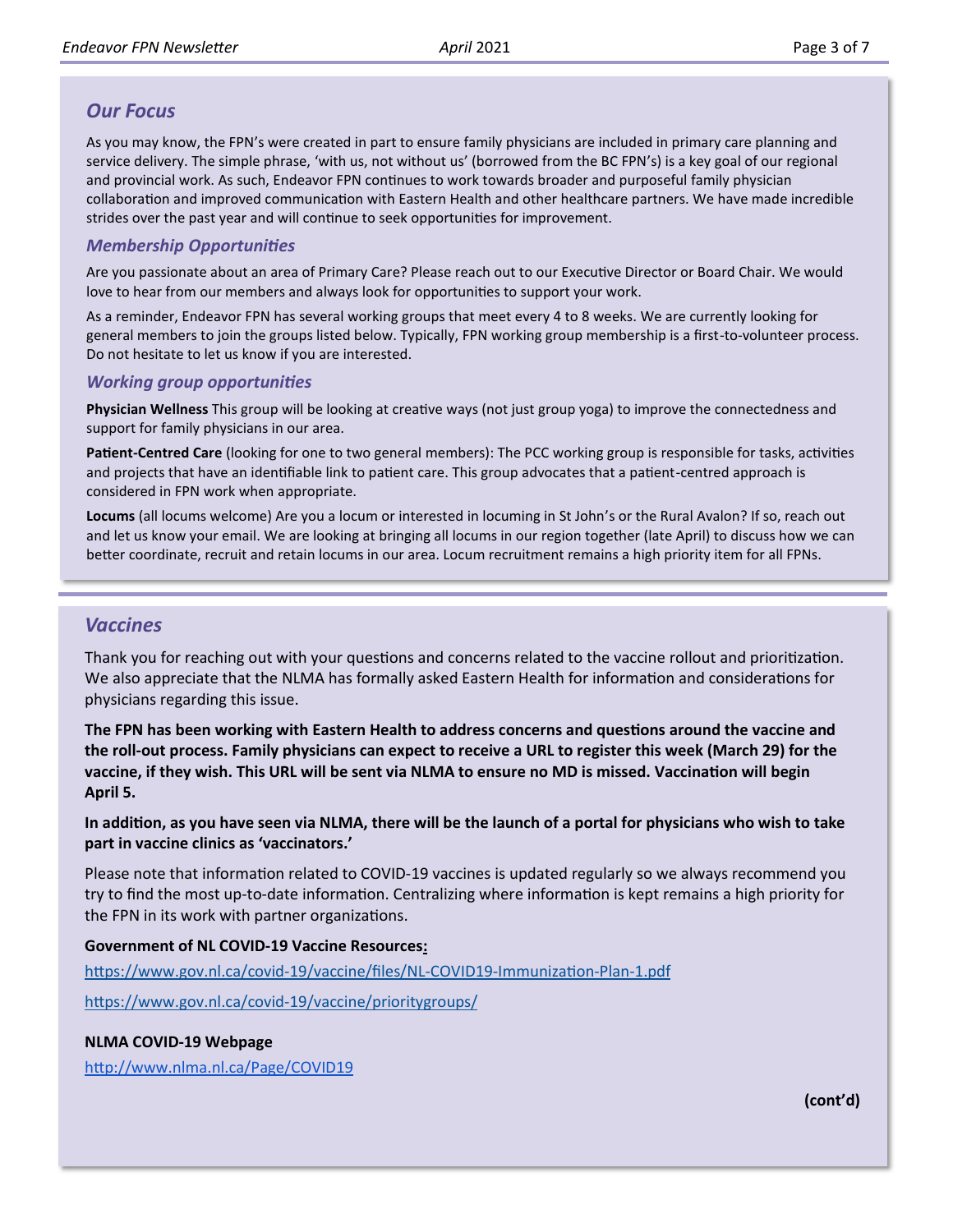#### <span id="page-3-0"></span>*Vaccines (cont'd)*

#### **Peer Facebook Group Link** (resources tools/COVID)

Please contact Dr. Roxanne Cooper at [docroxcooper@hotmail.com](mailto:docroxcooper@hotmail.com) (moderator) to receive a link to join this group and have access to a peer-generated shared resource document.

If you missed Dr. Allison's vaccine talk on March 3, click the following link to see questions and answers from the presentation:

• March 3, 2021— Q&As from Dr. Allison'[s presentation on COVID](http://familypracticerenewalnl.ca/wp-content/uploads/2021/03/2021.03.03-04_COVID-19_Vaccination_Presentation_Q__As_Dr_David_Allison.pdf)-19 vaccines

## *Questions Email*

Do you have questions specific to Eastern Health Services? Please continue to use our [Questions@EndeavorFPN.com](mailto:Questions@EndeavorFPN.com) email. We will pass your questions on and look for opportunities to share the answers via the NLMA.

## *Eastern Health Communications, Emails and Notices*

#### *New Primary Care Clinical Chief and Urban and Rural Division Heads*

Dr. Rebecca Rudofsky is the Clinical Chief of Primary Health Care at Eastern Health. She can be reached at Rebecca.Rudofsky@easternhealth.ca with questions or concerns. In addition, Nicole Stockley is the Urban Division Head of Primary Health Care and can be reached at Nicole.Stockley@easternhealth.ca. Gordon Stockwell is the Rural Division Head and can be reached at Gordon.Stockwell@easternhealth.ca.

We are actively working with Eastern Health to improve how physicians can find the latest and most up-to-date notices applicable to family practice physicians.

In April, both Endeavor and Re-Boot FPNs will pilot a family physician website dedicated to providing centralized space for all Eastern Health information/communications relevant to family physicians. Our goal is to centralize, prioritize and ease the burden of emails you receive.

\*Note: You will still receive important and timely updates via the NLMA while we look at triggers and other methods to push the right content to you at the right times. Stay tuned

#### *Eastern Health Primary Health Care and Chronic Disease Prevention and Management*

#### *Ms. Melissa Coish, Director Primary Health Care*

The mandate of the Primary Health Care and Chronic Disease Prevention and Management program is to develop primary health care capacity and to strengthen primary health care services and chronic disease prevention and management programs within the Eastern Health region. The program has services across the region, including primary health care clinics, chronic disease prevention and management programming (e.g., BETTER, INSPIRED), primary health care services for vulnerable populations (e.g., Downtown Health Care Collaborative, Refugee Health Collaborative), as well as community advisory committees and strong community partnerships including the family practice networks within the region. The overarching vision of the program is primary health care transformation and renewal through communitybased collaborative teams providing comprehensive and integrated services in health homes.

Current projects include: the establishment of health homes in the metro region (Collaborative Team Clinic), the Southern Avalon and CBN; harm reduction programming in the housing and homeless-serving community; access to physiotherapy services in the community; enhanced communication with community physicians including website development; development of a community-based respiratory care program including the use of RPM to increase access to INSPIRED.

Dr. Rebecca Rudofsky advised that Eastern Health PHC is also working on establishing weekly virtual grand rounds for community-based family physicians — stay tuned!!!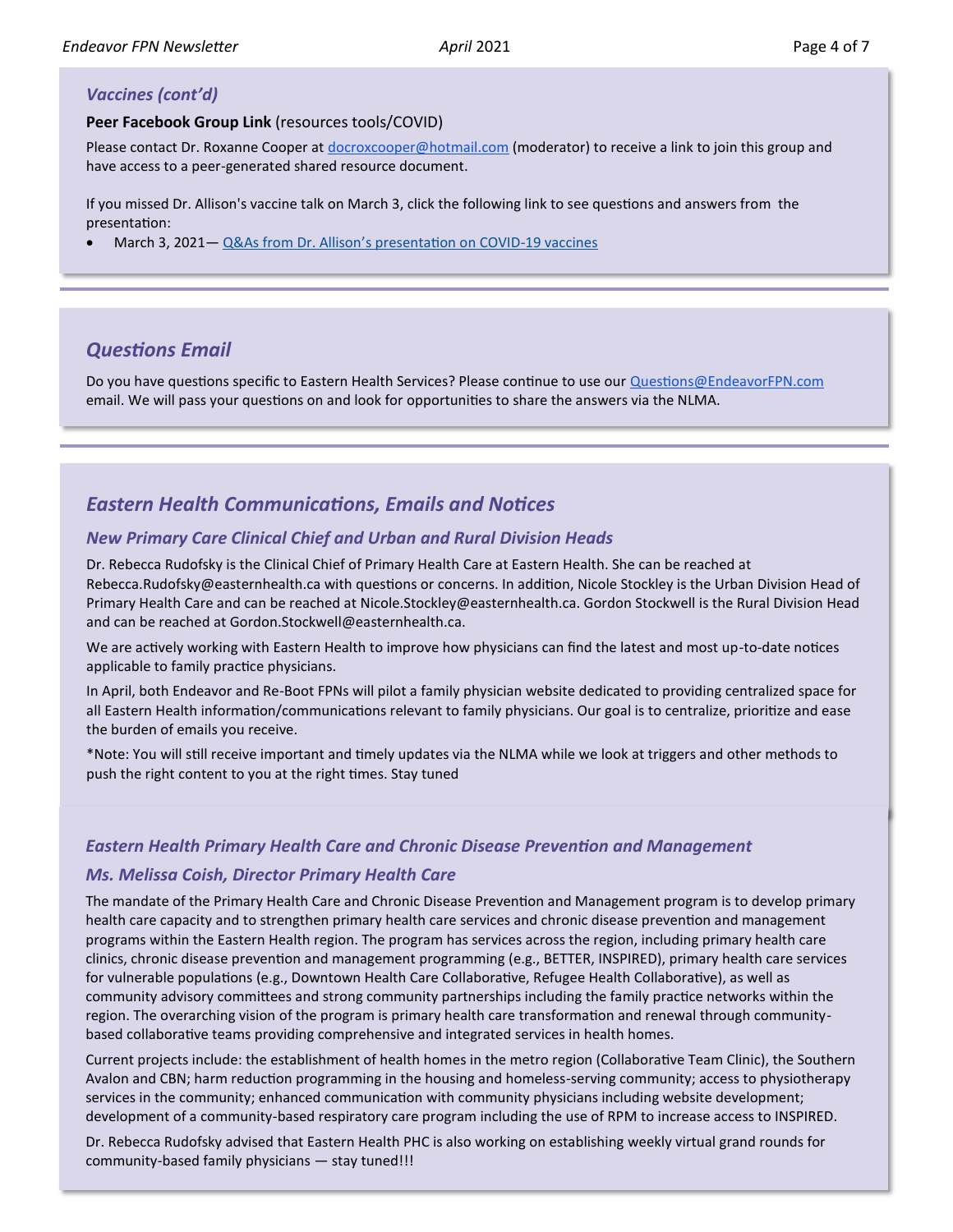## <span id="page-4-0"></span>*Attention: Capacity for Family Physician Referrals for INSPIRE COPD Outreach Program*

#### *Ashley Ryan, Manager, Primary Health Care, Eastern Health*

The INSPIRED COPD outreach program has capacity to accept referrals from family physicians in the metro region. Eastern Health offers a program led by a respiratory therapist (RT) that manages patients living with COPD in their home setting.

The INSPIRED COPD outreach program is an evidenced based, nationally recognized program led by a respiratory therapist. The RT acts as a direct link between patient, family physician, respirologist and health system while providing patients with the education and tools to self-manage their disease in their home setting.

- [INSPIRED COPD Outreach Program Memo](http://familypracticerenewalnl.ca/wp-content/uploads/2021/04/INSPIRED_FPN.pdf)
- [INSPIRED COPD Outreach Program Referral Form](http://familypracticerenewalnl.ca/wp-content/uploads/2021/04/INSPIRED_Referrals_Fall_2020.pdf)

#### *Point of Care Risk Assessment*

• [Eastern Health Point of Care Risk Assessment](http://familypracticerenewalnl.ca/wp-content/uploads/2021/04/COVID-19_Point-of-Care_Risk_Assessment.pdf)

## *Physician Community Section*

Do you have something you want us to share with your peers? Let us know and we will add it to our community section. Contact [Adam@EndeavorFPN.com](mailto:Adam@EndeavorFPN.com)

#### *Link to Peer-Shared Facebook Groups*

Please note that many of these groups need permission to join by a moderator. You must be a family physician to join some of these groups.

• [List of Peer Shared Facebook Groups](https://docs.google.com/document/d/14GcjwC8rLTlvjN6SMQAZJNa0fvU8t8-E5VgzZQU_rac/edit)

#### *News from the NL College of Family Physicians: NL Family Physician Profile*

The NL College of Family Physicians believes in the value of understanding the true breadth and depth of family practice in Newfoundland and Labrador. Since 2016, they have been developing their database, which currently reflects the practice characteristics of over 180 NL family physicians. They continue to use this valuable information to assist with:

- 1) Recruiting and retaining family physicians.
- 2) Responding accurately to government inquiries.
- 3) Connecting medical learners to family practice.
- 4) Allocating resources to develop our specialty.

If you have not yet done so, or your practice has recently changed, they ask you to kindly complete this survey by clicking on the link below:

• <https://www.surveymonkey.com/r/SH5TX7H>

If you have completed it recently (1-2 years) and haven't made any significant changes in your style of practice, they thank you for your support and wish you to encourage others to contribute to the database.

*Ownership: The non-anonymous data collected will be property of the NL CFP and secured with Debbie Rideout, Administrator, NL CFP.*

If you have any questions, please do not hesitate to contact Debbie at [drideout@nlcfp.ca](mailto:drideout@nlcfp.ca?subject=NL%20CFP%20Physician%20Profile)

#### *NLMA Guide to Non-Insured Services*

• [NLMA Guide to Non](http://www.nlma.nl.ca/FileManager/Publications/Guides/nlma-physicians-guide-to-non-insured-service-june-2018.pdf)-Insured Services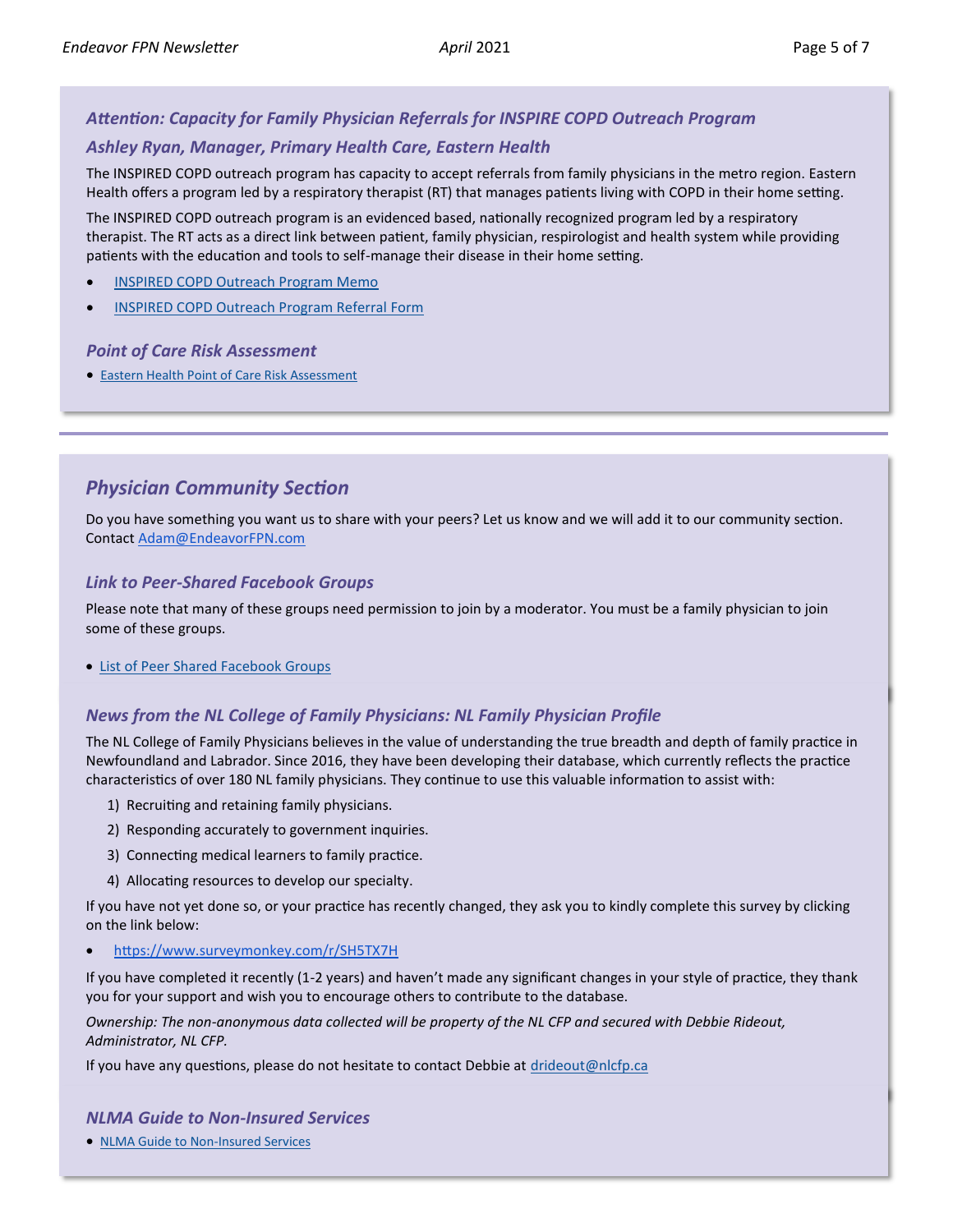#### <span id="page-5-0"></span>*Investigating Primary Care Physicians' Knowledge of Basic Dental Care (survey)*

#### *Myfanwy Price and Jessa Vokey, 4th Year Medical Students*

Hi everyone, we are two fourth year medical students at Memorial University, and we are looking for family doctors in Newfoundland and Labrador to complete a research survey about dental health in primary care. The purpose of the research is to assess the level of comfort and knowledge primary care practitioners have in regard to providing basic dental care. Your participation in this research study is completely voluntary and your responses will be anonymous. The survey will take between 15 to 20 minutes to complete. Your opinion is important to us and will hopefully contribute to improving medical education in this important field.

The survey is available at:

• [https://mun.az1.qualtrics.com/jfe/form/SV\\_bftd705eJgbcGs6](https://mun.az1.qualtrics.com/jfe/form/SV_bftd705eJgbcGs6)

If you have questions, please direct them to **Myfanwy Price** ([myfanwy.price@mun.ca\)](mailto:myfanwy.price@mun.ca?subject=Investigating%20Primary%20Care%20Physicians) or **JessaVokey** [\(j.vokey@mun.ca\)](mailto:j.vokey@mun.ca?subject=Investigating%20Primary%20Care%20Physicians).

#### *New Locum Resources*

Improving locum coordination and recruitment and retention remains a high priority for Endeavor FPN. If you are currently a locum or considering locum work, please reach out to our Executive Director Adam Wylie at [Adam@EndeavorFPN.com.](mailto:Adam@EndeavorFPN.com?subject=Locum%20Resources)

#### *Meeting for Eastern Health Region Locums*

\*Note Endeavor and RE-Boot FPNs are coordinating an 'all locums meeting' in the Eastern Health Region at the end of April. Contact Adam Wylie at [Adam@EndeavorFPN.com](mailto:Adam@EndeavorFPN.com?subject=Endeavor%20and%20RE-Boot%20FPN%20All%20Locums%20Meeting) for more information.

#### *Draft 2021 Locum Handbook*

This handbook is intended as a resource/ orientation toolkit for locums in our area.

Note: As information changes and updates are needed please let us know so we can keep this document as up to date as possible.

• [Draft 2021 Locum Handbook](https://docs.google.com/document/d/1WVZd8tDm8UYLthVQ-pxwllFOw5wGct6IN1gjPPEuShc/edit)

#### *Draft Clinic Handbook for Locums*

Slightly different than our Locum Handbook, this resource helps provide resources and guidance for clinics seeking locums. This includes where to look for locums (email groups), contract template links, and a variety of other useful resources.

**[Draft Clinic Handbook for Locums](https://docs.google.com/document/d/1DnMKfrgR8oV_ng5IZ7qMBVtQxKU3cTzdUiC9JeRQXCo/edit)** 

### *Optimizing Your EMR Time*

Stay tuned for an upcoming list of short tips and tricks sessions (30 - 45 minutes) on optimizing your EMR time. Sessions will be led by your peers with the content chosen by family physicians. Additionally, we are exploring hosting sessions for your staff as well.

- Do you have a topic/area we should focus on?
- Are you interested in hosting (or co hosting) a particular topic?

Contact Adam Wylie at [Adam@EndeavorFPN.com](mailto:Adam@EndeavorFPN.com?subject=Optimizing%20EMR%20Time) for information or input.